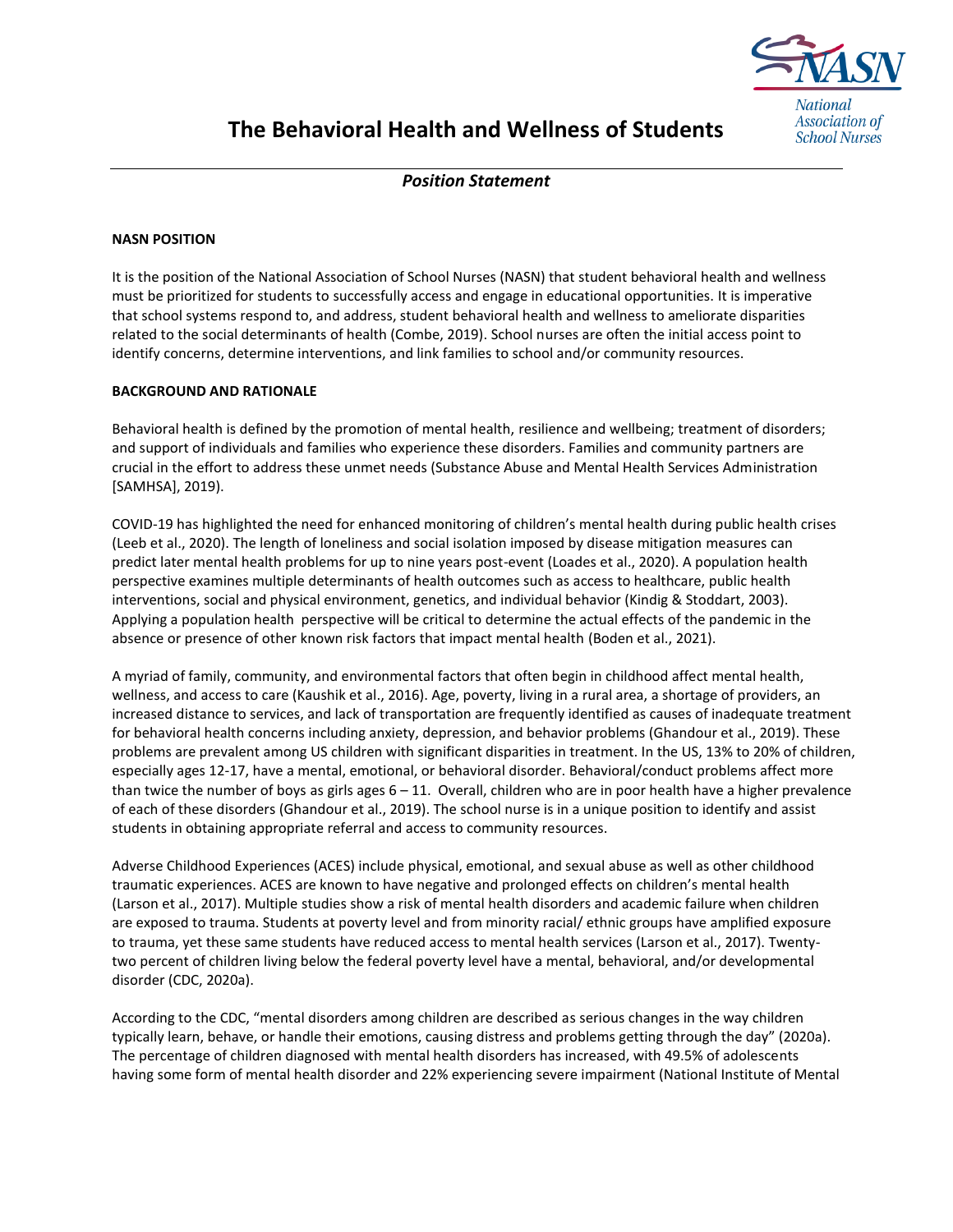Health [NIMH], 2020). The CDC reports that ADHD, behavior problems, anxiety, and depression are the most commonly diagnosed childhood disorders.

- 9.4% of children aged 2-17 years have received an ADHD diagnosis.
- 7.4% of children aged 3-17 years have a diagnosed behavior problem.
- 7.1% of children aged 3-17 years have diagnosed anxiety.
- 3.2% of children aged 3-17 years have diagnosed depression (CDC, 2020a).

Suicide is the second leading cause of death in youth age 10-24 (Curtain & Heron, 2019). Data obtained from United States students in grades 9-12 from the CDC 2019 Youth Risk Behavior Surveillance Survey (YRBS) reveals:

- 37% of adolescents persistently felt sad or hopeless to a point where they did not engage in normal activities,
- 18.8% of students reported having seriously considered suicide, and
- 8.9% reported having attempted suicide (CDC, 2020b).

School nurses are frequently the first to identify and address behavioral health concerns and connect students and families with systems of support. The National Academies (2019) determined programs that include children, families and the community have a greater influence on positive health outcomes, especially when dealing with those from lower socioeconomic status. Positive child experiences (PCE) can offset the effects of ACES (Bethel et al., 2019). School nurse referral options to support student needs include comprehensive school mental health systems as well as primary care providers, mental health specialists, telemedicine, and school-based health centers (National Center for School Mental Health, 2019; CDC, 2018).

*The Framework for 21st Century School Nursing Practice™* (NASN, 2016) is aligned with the Whole School, Whole Community, Whole Child model (CDC, 2014). School nurses apply these practice components to address social, mental, and physical health concerns at the individual student and population level. Given the early onset of emotional, mental health and substance use disorders and their subsequent costs, investments in prevention and early intervention programs are necessary (Starkey, 2019). Proactive school nursing practice encompasses the principles of community and public health nursing. School nurse services address access to care, cultural competency, health education, health equity, outreach, risk reduction, social determinants of health, and surveillance (NASN, 2020).

Student behavioral and mental wellness is essential for students to be healthy, safe, and ready to learn. The incidence of behavioral health concerns is on the rise and negatively impacts educational achievement (Rosvall, 2020). The school nurse is the bridge between health and education in the school setting, promoting positive behavioral health and using assessment skills to identify children at risk for behavioral health needs. School nurses, in collaboration with the interdisciplinary education team, provide critical links to prevention, early identification, intervention, and referral for behavioral/mental health concerns (Ramirez, 2018).

## **REFERENCES**

- Bethell, C. D., Solloway, M. R., Guinosso, S., Hassink, S., Srivastav, A., Ford, D., & Simpson, L. A. (2017). Prioritizing possibilities for child and family health: An agenda to address adverse childhood experiences and foster the social and emotional roots of well-being in pediatrics. *Academic Pediatrics*, *17*(7), S36–S50. https://doi.org/10.1016/j.acap.2017.06.002
- Boden, M., Zimmerman, L., Azevedo, K. J., Ruzek, J. I., Gala, S., Abdel Magid, H. S., Cohen, N., Walser, R., Mahtani, N. D., Hoggatt, K. J., & McLean, C. P. (2021). Addressing the mental health impact of COVID-19 through population health. Clinical Psychology Review, 85, 102006. https://doi.org/10.1016/j.cpr.2021.102006

Centers for Disease Control and Prevention. (2020a, June 15). *Data and statistics on children's mental health*. US Department of Health and Human Services. https://www.cdc.gov/childrensmentalhealth/data.html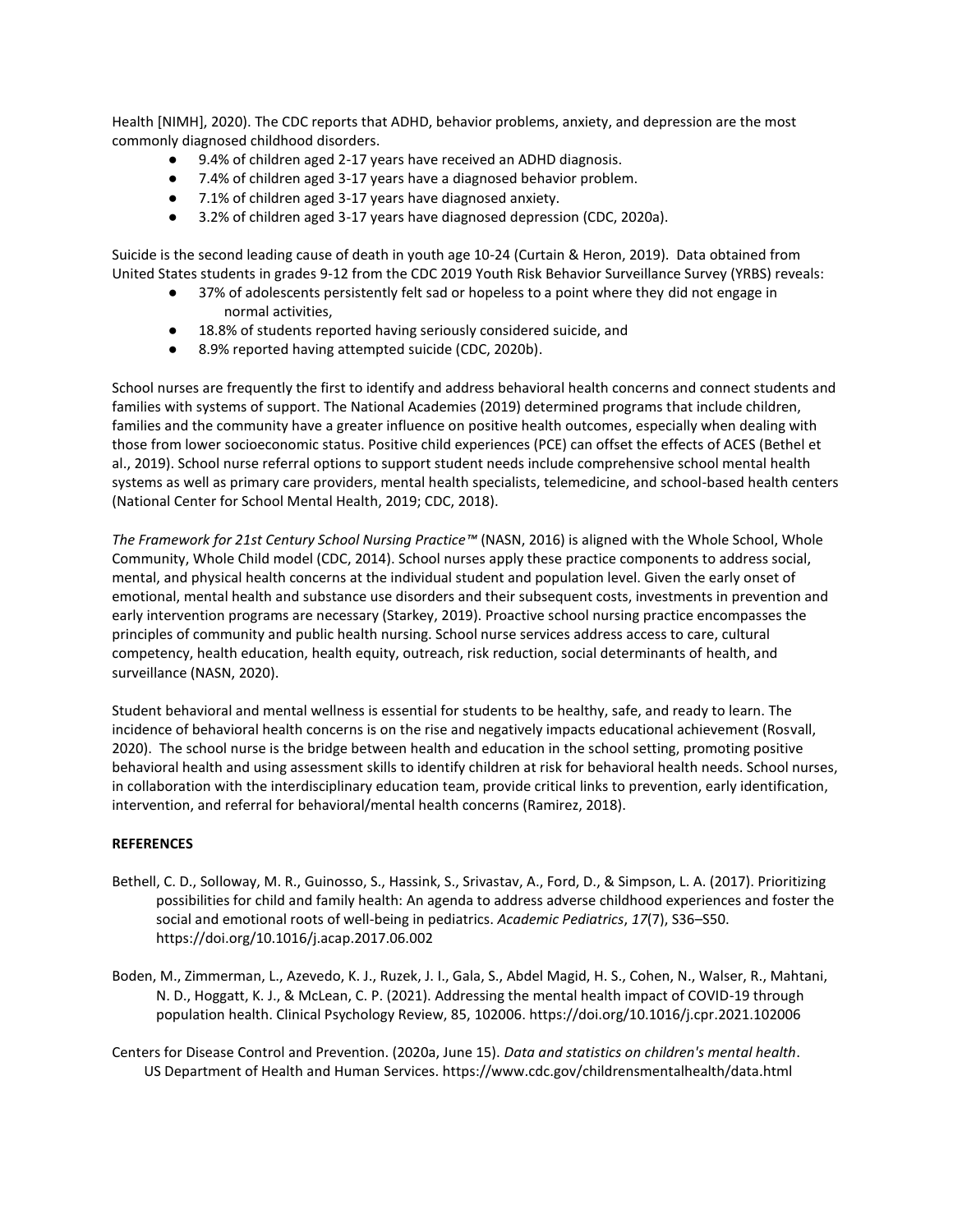- Centers for Disease Control and Prevention. (2018, March 22). *Mental health services for children policy brief*. Centers for Disease Control and Prevention. https://www.cdc.gov/ruralhealth/child-health/policybrief.html
- Centers for Disease Control and Prevention. (2020b, August 21). Youth Risk Behavioral Surveillance Survey United States, 2019. *Morbidity and Mortality Weekly Report*, 69(1). US Department of Health and Human Services. https://www.cdc.gov/mmwr/volumes/69/su/pdfs/su6901-H.pdf
- Combe, L. (2018). NASN President's Inaugural Address. *The Journal of School Nursing*, *35(4),* 242-247. https://journals.sagepub.com/doi/10.1177/1059840519854790
- Curtain, S. & Heron, M. (2019). Death rates due to suicide and homicide among persons aged 10–24: United States, 2000–2017. [Brief]. *NCHS Data Brief*, *352*,1-8. https://www.cdc.gov/nchs/data/databriefs/db352-h.pdf
- Ghandour, R. M., Sherman, L. J., Vladutiu, C. J., Ali, M. M., Lynch, S. E., Bitsko, R. H., & Blumberg, S. J. (2019). Prevalence and treatment of depression, anxiety, and conduct problems in US children. *The Journal of Pediatrics*, *206*, 256–267. https://doi.org/10.1016/j.jpeds.2018.09.021
- Kaushik, A., Kostaki, E., & Kyriakopoulos, M. (2016). The stigma of mental illness in children and adolescents: A systematic review. *Psychiatry Research*, *243*, 469–494. https://doi.org/10.1016/j.psychres.2016.04.042
- Kindig, D., & Stoddart, G. (2003). What Is population health? *American Journal of Public Health*, *93*(3), 380–383. https://doi.org/10.2105/ajph.93.3.380
- Larson, S., Chapman, S., Spetz, J., & Brindis, C. D. (2017). Chronic childhood trauma, mental health, academic achievement, and school-based health center mental health services. *Journal of School Health*, *87(9)*, 675–686. https://doi: 10.1111/josh.12541
- Leeb, R. T., Bitsko, R. H., Radhakrishnan, L., Martinez, P., Njai, R., & Holland, K. M. (2020). Mental health–related emergency department visits among children aged <18 years during the COVID-19 pandemic — United States, January 1–October 17, 2020. *MMWR. Morbidity and Mortality Weekly Report*, *69*(45), 1675–1680. https://doi.org/10.15585/mmwr.mm6945a3
- Loades, M. E., Chatburn, E., Higson-Sweeney, N., Reynolds, S., Shafran, R., Brigden, A., Linney, C., McManus, M. N., Borwick, C., & Crawley, E. (2020). Rapid systematic review: The impact of social isolation and loneliness on the mental health of children and adolescents in the context of COVID-19. *Journal of the American Academy of Child & Adolescent Psychiatry*, *59*(11), 1218-1239.e3. https://doi.org/10.1016/j.jaac.2020.05.009
- Maughan, E. D., Bobo, N., Butler, S., & Schantz, S. (2016). Framework for 21st century school nursing practice. *NASN School Nurse*, *31*(*1),* 45–53. https://doi.org/10.1177/1942602x15618644
- National Association of School Nurses. (2020). Framework for 21st Century School Nursing Practice™: Clarifications and updated definitions. *NASN School Nurse*, *35(4),* 225–233. https://doi.org/10.1177/1942602x20928372
- National Center for School Mental Health. (2019). Advancing comprehensive school mental health systems: Guidance from the field. http://www.schoolmentalhealth.org/Resources/Foundations-of-School-Mental[-](http://www.schoolmentalhealth.org/Resources/Foundations-of-School-Mental-)Health/Advancing-Comprehensive-School-Mental-Health-Systems--Guidance-from-the-Field/
- National Institute of Mental Health (2020, November). Mental illness. United States Health and Human Services. https://nimh.nih.gov/health statistics/mental-illness.shtml